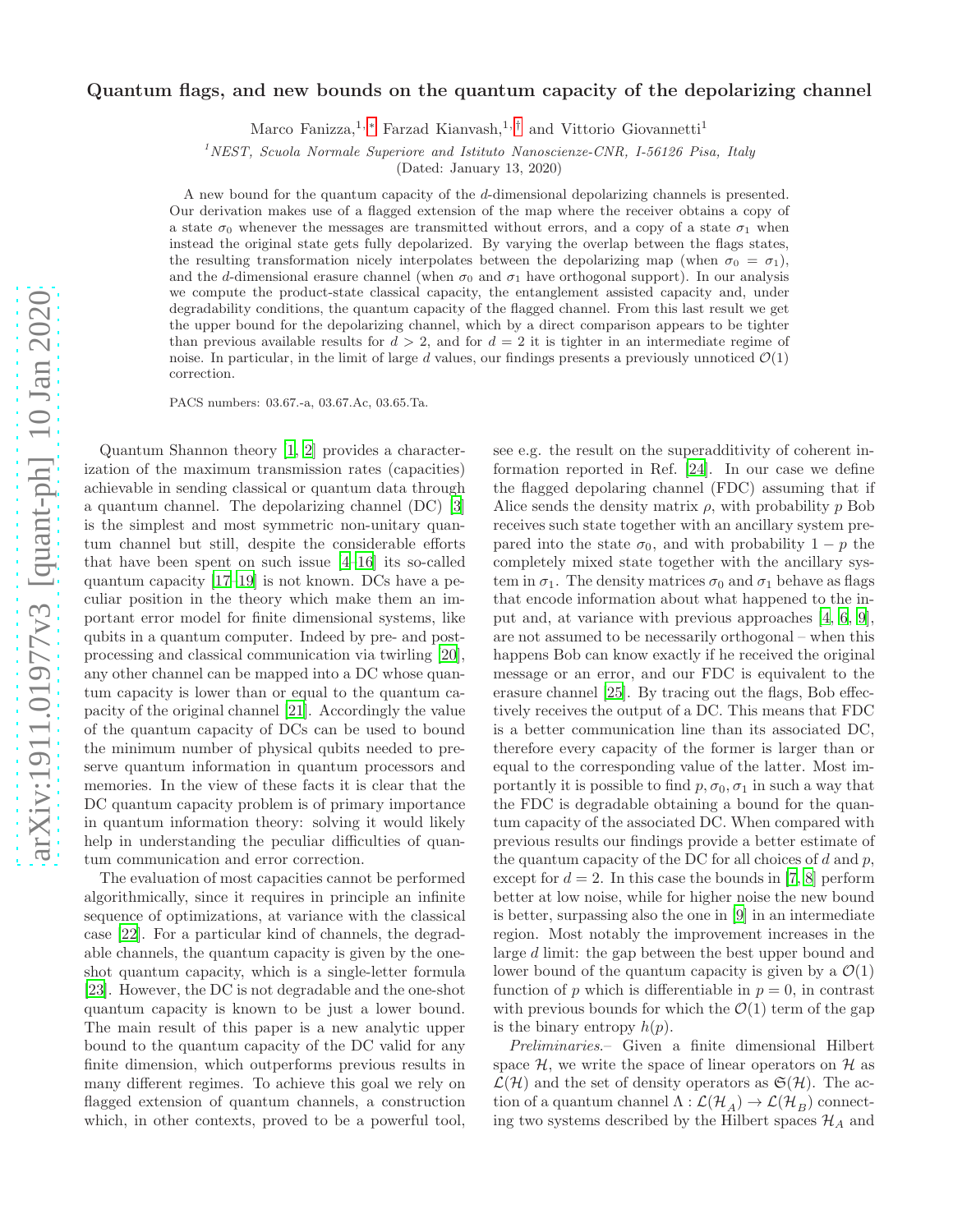$\mathcal{H}_B$ , is a Completely Positive Trace Preserving (CPTP) map [1] on  $\mathcal{L}(\mathcal{H}_A)$  which can always cast in the Stinespring representation form,

<span id="page-1-3"></span>
$$
\Lambda(\theta) = \operatorname{tr}_{E'}(U_{AE} \theta_A \otimes |e\rangle \langle e|_E U_{AE}^{\dagger}), \qquad (1)
$$

where  $|e\rangle_E$  is the state of environment interacting with the system  $A$ , and  $U_{AE}$  is an unitary interaction acting on  $\mathcal{H}_A\otimes\mathcal{H}_E\cong\mathcal{H}_B\otimes\mathcal{H}_{E'}$ . In this setting the complementary channel  $\tilde{\Lambda}: \mathcal{L}(\mathcal{H}_A) \to \mathcal{L}(\mathcal{H}_{E'})$  is defined as the CPTP mapping

<span id="page-1-4"></span>
$$
\tilde{\Lambda}(\theta) := \text{tr}_B(U_{AE} \, \theta_A \otimes |e\rangle \langle e|_E \, U_{AE}^{\dagger}). \tag{2}
$$

The channel  $\Lambda$  is said to be degradable if there exists a third CPTP channel  $W : \mathcal{L}(\mathcal{H}_B) \to \mathcal{L}(\mathcal{H}_{E'})$  (dubbed degrading channel) such that  $W \circ \Lambda = \tilde{\Lambda}$ . Similarly, it is said to be anti-degradable if instead there exists a CPTP channel  $V : \mathcal{L}(\mathcal{H}_{E'}) \to \mathcal{L}(\mathcal{H}_B)$  such that  $V \circ \tilde{\Lambda} = \Lambda$ . Finally we call N a degradable extension of  $\Lambda$  if N is degradable and there is a second channel  $R$  such that  $R \circ N = \Lambda.$ 

The classical capacity  $C(\Lambda)$  of  $\Lambda$  is the highest achievable rate at which classical data can be faithfully transmitted through such channel. Following [27, 28] it can be computed as  $C(\Lambda) = \lim_{n\to\infty} C_n(\Lambda) =$  $\lim_{n\to\infty}\frac{1}{n}\chi(\Lambda^{\otimes n})$ , with  $\chi(\Lambda) = \max_{\{p_i, \rho_i\}}\chi(\{p_i; \Lambda(\rho_i)\})$ where the Holevo quantity of an ensemble is defined as  $\chi(\{p_i; \rho_i\}) := S(\sum_i p_i \rho_i) - \sum_i p_i S(\rho_i), S(\rho)$  being the Von Neumann entropy. Similarly the entanglement assisted classical capacity  $C_E(\Lambda)$  measures the highest rate at which the classical information can be transmitted through  $\Lambda$  when Alice and Bob share unlimited resource of entanglement. From [29] it follows that  $C_E(\Lambda)$  =  $\max_{\rho} I(\rho,\Lambda)$ , where the mutual information is defined as  $I(\rho,\Lambda) := S(\rho) + S(\Lambda(\rho)) - S(\Lambda(\rho)).$  Finally the quantum capacity  $Q(\Lambda)$  gives the highest rate at which quantum information can be transmitted over many uses of  $\Lambda$ . In this case from [19, 30] we get  $Q(\Lambda) = \lim_{n \to \infty} Q_n(\Lambda) =$  $\lim_{n\to\infty} \max_{\rho \in \mathfrak{S}(\mathcal{H}_A^{\otimes n})} \frac{1}{n} J(\rho, \Lambda^{\otimes n}), \text{ with } J(\rho, \Lambda^{\otimes n}) :=$  $S(\Lambda^{\otimes n}(\rho)) - S(\tilde{\Lambda}^{\otimes n}(\rho))$ . For a degradable channel the regularization limit on  $n$  is not needed and the expression for  $Q(\Lambda)$  reduces to single-letter formula

$$
Q(\Lambda) = Q_1(\Lambda) := \max_{\rho \in \mathfrak{S}(\mathcal{H}_A)} J(\rho, \Lambda).
$$
 (3)

The FDC model. In a standard approach to quantum communication the interaction between the quantum carriers of the information and their environment, the associated interaction time, as well as the state of environment are assumed to be known. However, it is possible to think about scenarios where the state of environment is changing in time and it can be monitored with quantum measurements. In this setting, suppose that with probability  $p_i$  the state of environment is the state  $\sigma_i$ , and that when this happens information carrier gets transformed by a a given CPT transformation

 $\Lambda_i$ . If there was no other information except the probability distribution of environment, the complete channel would be just the weighted sum of each individual map, i.e.  $\Lambda := \sum_i p_i \Lambda_i$ . Instead, we assume that in our case Bob collects a copy of the environment: in this case the complete channel can be written as

<span id="page-1-0"></span>
$$
\mathbb{A}[\cdots] := \sum_{i} p_i \Lambda_i[\cdots] \otimes \sigma_i , \qquad (4)
$$

where now the  $\sigma_i$ s live on an ancillary space  $\mathcal{H}_1$  on which Bob has complete access. More abstractly, this model can be also seen as a quantum channel with quantum flags, where with probability  $p_i$  the channel acts as  $\Lambda_i$  and Bob receives a quantum flag  $\sigma_i$  which encodes in a quantum state the information about which channel is acting. As Λ can be obtained from **Λ** by simply tracing away the flags, it turns out that the capacities of the latter provide natural upper bounds for the corresponding ones of the former, i.e.

<span id="page-1-2"></span>
$$
Q(\Lambda) \le Q(\Lambda) \;, \tag{5}
$$

where we specified this property in the case of the quantum capacity. A special example of a channel of the form [\(4\)](#page-1-0) was considered in [4, 6] where the  $\sigma_i$  were assumed to be orthogonal pure states. Here, on the contrary we allow the  $\sigma_i$ 's to be mixed and not necessarily orthogonal and focus on the case where the resulting mapping has the form

<span id="page-1-1"></span>
$$
\mathbb{A}_p^d[\cdots] = (1-p)[\cdots] \otimes \sigma_0 + p \operatorname{Tr}[\cdots] \frac{I^d}{d} \otimes \sigma_1 . \qquad (6)
$$

This channel acts on a d dimensional Hilbert space and it can be expressed as in [\(4\)](#page-1-0) with two components, the first associated with the identity channel and the second associated with a completely depolarizing transformation that replaces every input with the completely mixed state  $I^d/d$ . Notice however that Eq. [\(6\)](#page-1-1) describes a proper CPTP mapping also for values of  $p$  larger than  $1$  – indeed its Choi state [1, 2] can be easily shown to be positive for any  $p > 0$  such that  $\frac{p}{d^2}\sigma_0 + (1 - p)\sigma_1 \geq 0$ . Most importantly, irrespectively from the value of  $\sigma_0$  and  $\sigma_1$ , by removing the flag states from [\(6\)](#page-1-1) via partial trace reduces to a standard DC,

$$
\Lambda_p^d[\cdots] := (1-p)[\cdots] + p \operatorname{Tr}[\cdots] \frac{I^d}{d} . \tag{7}
$$

Therefore, invoking the monotonicity [\(5\)](#page-1-2) we can upper bound the rather elusive quantum capacity of  $\Lambda_p^d$ , with the quantum capacity of  $\mathbb{A}_p^d$  which, as we shall see in the following section, that it is relatively easy to characterize.

FDC capacities.–A fundamental ingredient in studying the capacities of  $\mathbb{A}_p^d$  is that such channel is covariant under the action of arbitrary unitary transformations  $U$ of  $SU(d)$ , i.e. $\mathcal{N}_p^d[U \cdots U^{\dagger}] = (U \otimes I)\mathcal{N}_p^d[\cdots](U^{\dagger} \otimes I)$ , the operators I being the identity on the flags. This implies that the output von Neumann entropy associated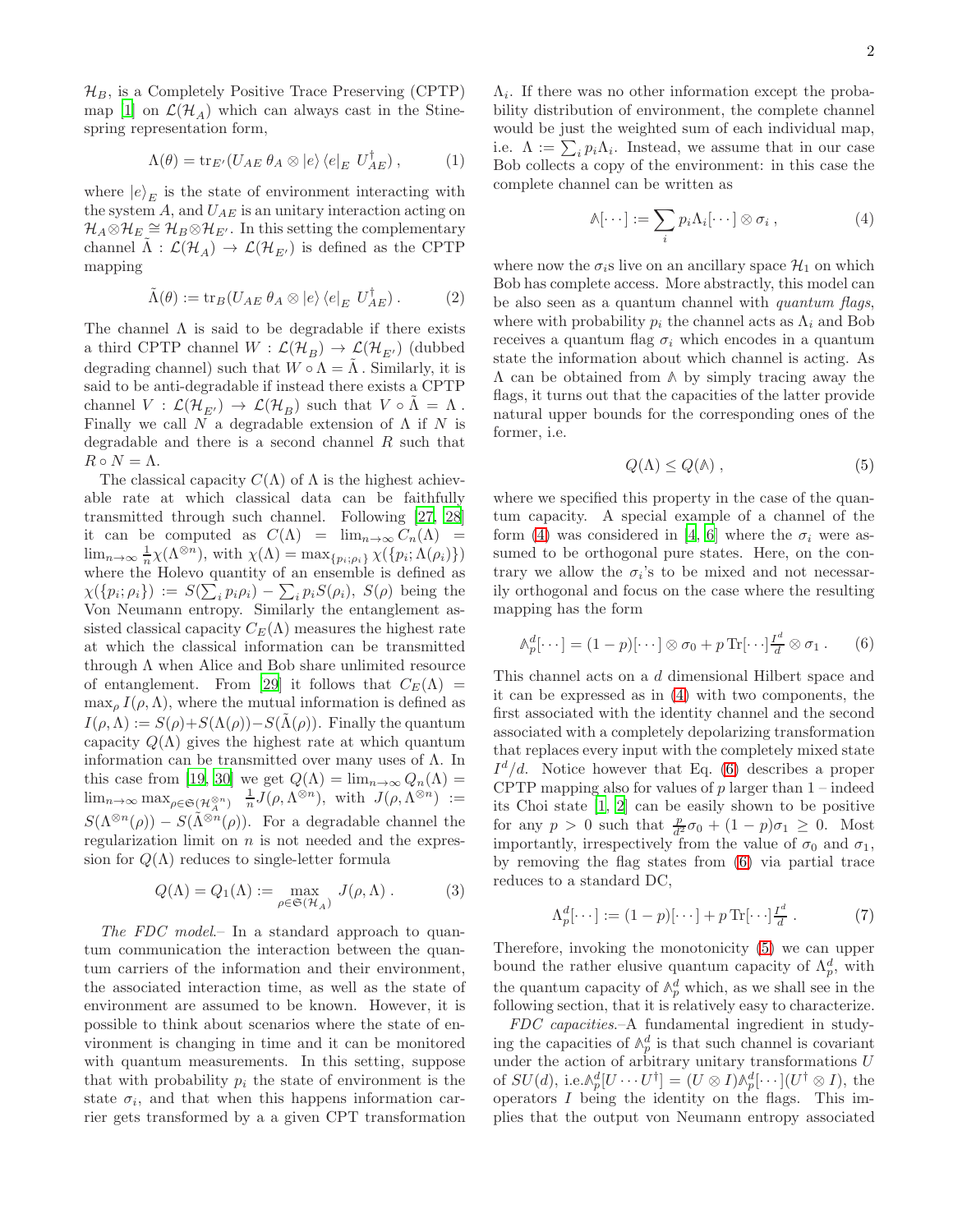with a generic pure input state is a constant quantity  $t(p, d, \sigma_0, \sigma_1)$  which does not explicitly depend upon the specific value of  $|\psi\rangle$ , but only upon the parameters that characterize the map i.e.  $S(\mathbb{A}_p^d[|\psi\rangle\langle\psi|]) = t(p, d, \sigma_0, \sigma_1).$ In the Supplemental Material (SM), using the concavity properties of  $\chi(\lbrace p_i, \rho_i \rbrace)$  and  $I(\rho, \Lambda)$  [1], the product state classical capacity of the channel and the entanglement assisted capacity are shown to correspond to

$$
C_1(\mathbb{A}_p^d) = \log d + S((1-p)\sigma_0 + p\sigma_1) - t(p, d, \sigma_0, \sigma_1),
$$
  
\n
$$
C_E(\mathbb{A}_p^d) = 2\log d + S((1-p)\sigma_0 + p\sigma_1)
$$
  
\n
$$
- t(p, d^2, \sigma_0, \sigma_1).
$$
\n(8)

For finding the quantum capacity we restrict the problem to the case where  $\sigma_1 = |e_1\rangle \langle e_1|$  is a pure state, and  $\sigma_0$  is diagonalizable in that basis, i.e.  $\sigma_0 = c^2 |e_1\rangle \langle e_1| +$  $(1-c^2)\left|e_1^{\perp}\right\rangle\left\langle e_1^{\perp}\right|$ . For this case both  $\mathbb{A}_p^d$  and its complementary counterpart can be parametrised by the fidelity between  $\sigma_0$  and  $\sigma_1$ , i.e. via the parameter c (in particular we can write  $\mathbb{A}_{p,c}^d(\rho) := (1-p)\rho \otimes (c^2 |e_1\rangle \langle e_1| + (1-p)\rho \otimes (c^2 |e_2\rangle \langle e_2|)$  $\langle c^2 \rangle |e_1^{\perp} \rangle \langle e_1^{\perp} |$  +  $p \frac{I^d}{d} \otimes |e_1 \rangle \langle e_1 |$ . In the SM, using a simple measurement and action channel as a candidate for the degrading channel, we showed that  $\mathbb{A}_{p,c}^d$  is degradable for  $c$  fulfilling the inequality

<span id="page-2-0"></span>
$$
c \le c(p) := \sqrt{(1 - 2p)/(2 - 2p)}.
$$
 (9)

In this regime, the quantum capacity of  $\mathbb{A}_{p,c}^d$  is equal to the product state quantum capacity  $Q_1$  i.e.  $Q(\mathbb{A}_{p,c}^d) = Q_1(\mathbb{A}_{p,c}^d)$ , and we should maximize the coherent information  $J$  to compute  $Q_1(\mathbb{A}_{p,c}^d)$ . In general, maximizing the coherent information  $J$  is not an easy task: in our case however the problem however gets simplified again thanks to the degradability condition of the channel. When this property holds, in fact  $J(\rho, \mathcal{N}_{p,c}^d)$  is concave in the input state  $\rho$  [31], which by covariance of  $\mathbb{A}_{p,c}^d$  implies that the coherent information is maximized on the maximally mixed state

<span id="page-2-5"></span>
$$
Q(\mathbb{A}_{p,c}^d) = Q_1(\mathbb{A}_{p,c}^d) = \max_{\rho} J(\rho, \mathbb{A}_{p,c}^d) = J\left(\frac{I^d}{d}, \mathbb{A}_{p,c}^d\right)
$$
  
= log d + S((1 - p)\sigma\_0 + p\sigma\_1) - t(p, d^2, \sigma\_0, \sigma\_1). (10)

Upper bounds for the DC quantum capacity.– Accord-ing to Eq. [\(5\)](#page-1-2), the quantum capacity of the DC  $\Lambda_p^d$  can be upper bounded by the capacity of  $\mathbb{A}_{p,c}^d$ , irrespectively from the choice we make on the parameter  $c$ , as long as the degradability constraint [\(9\)](#page-2-0) holds true. Intuitively however, as c gets larger, the bound gets bet-ter, because channel [\(6\)](#page-1-1) gets closer to  $\Lambda_p^d$ . To get the best upper bound for the quantum capacity of  $\Lambda_p^d$  we hence set  $c = c(p)$ . Accordingly, using the expression for  $t(p, d^2, \sigma_0, \sigma_1)$  computed in the SM, our best way to upper bound  $Q(\Lambda_p^d)$  is provided by

$$
Q(\Lambda_p^d) \le Q(\Lambda_{p,c(p)}^d) = \log d + \eta \left(\frac{1}{2}\right)
$$

$$
-\eta \left(\frac{1}{2} - \frac{(d^2 - 1)p}{d^2}\right) - (d^2 - 1)\eta \left(\frac{p}{d^2}\right) ,\qquad(11)
$$

where  $\eta(z) := -z \log(z)$  (as discussed in the SM, an alternative bound can be obtained by choosing the flag states to be pure. The resulting expression is however much more involved than [\(11\)](#page-2-1) and a numerical check reveals that it is less performing than the latter).

In order to test the quality of our finding we now proceed with a comparison with the limits previously proposed in the literature. We start considering first the low noise regime  $(p \ll 1)$  where [\(11\)](#page-2-1) gives

$$
Q(\mathbb{A}_{p,c(p)}^d) = \log d + \frac{d^2 - 1}{d^2} \left( \log \left( \frac{p}{d^2} \right) - \log e + 1 \right) p + O\left( p^2 \right). \tag{12}
$$

For  $d = 2$ , the above expression is less tight if compared with the bound of Ref. [\[8\]](#page-4-7) which for this special regime implies

$$
Q(\Lambda_p^2) \le Q(\mathbb{A}_{p,c(p)}^d) - \frac{3}{4}p + O\left(p^2 \log p\right) . \tag{13}
$$

Things however change when we move out from the  $d =$ 2, low noise regime. To our knowledge, there are two bounds obtained from the degradable extension of the d dimensional depolarizing channel. The first one is given in Ref. [6] and consists in the following expression

<span id="page-2-2"></span>
$$
Q(\Lambda_p^d) \le f_{1,d}(p) := \eta \left( \frac{1 + (d-1)\gamma}{d} \right) + (d-1)\eta \left( \frac{1-\gamma}{d} \right)
$$

$$
- \eta \left( 1 - \frac{(d-1)\gamma}{d} \right) - (d-1)\eta \left( \frac{\gamma}{d} \right), \qquad (14)
$$

with  $\gamma = \frac{2d}{d^2-1} \left( \sqrt{1-p\frac{d^2-1}{d^2}} - \left(1-p\frac{d^2-1}{2}\right) \right)$ . The second one was instead obtained by using the fact that  $\Lambda_p^d$  is degradable and anti-degradable when  $p = \frac{d}{2(d+1)}$ , see  $[6, 32]$  $[6, 32]$ . Using this fact,  $[4, 6]$  showed we have

<span id="page-2-3"></span>
$$
Q(\Lambda_p^d) \le f_{2,d}(p) := \left(1 - \frac{2p(d+1)}{d}\right) \log d. \tag{15}
$$

Given that all of these bounds, including our bound, are obtained from degradable extensions of DCs and the convexity of upper bounds obtained from degradable extensions [4], we can obtain the following upper bound (see the SM for the detailed proof)

<span id="page-2-4"></span>
$$
Q(\Lambda_p^d) \le \text{conv}\{Q(\mathbb{A}_{p,c(p)}^d), f_{1,d}(p), f_{2,d}(p)\},\qquad(16)
$$

where the convex hull conv $\{g_1(p), g_2(p), ...\}$  is defined as the maximal convex function that is less than or equal to all the  $g_i(p)$ s. Figure [2](#page-3-3) compares the new bound with previous benchmarks for  $d = 2$ , [7, [8\]](#page-4-7) for low noise and [\[9](#page-4-6)] for high noise, showing that the new bound is better in an intermediate regime. Figure [1](#page-3-4) represents  $Q(\mathbb{A}_{p,c(p)}^d)$ ,  $f_{1,d}(p)$ ,  $f_{2,d}(p)$ , and the convex hull for  $d=4$ and  $d = 10$ .

<span id="page-2-1"></span>To be more quantitative, we can study the asymptotic expansion of the capacities of the various extensions for large d. Defining  $\delta(p) := \eta \left(\frac{1}{2}\right) - \eta \left(\frac{1}{2} - p\right) + \eta(1 - p)$  one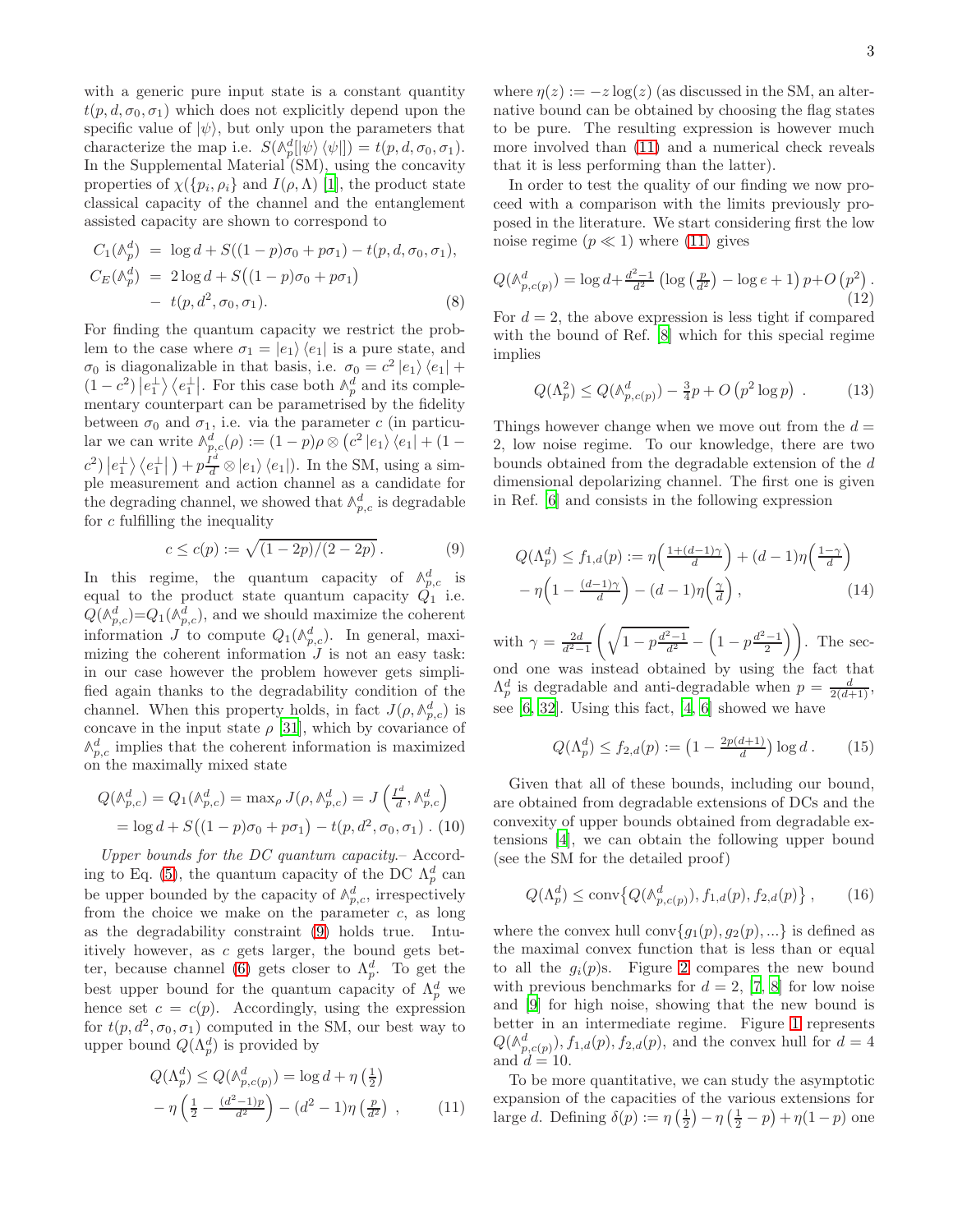

<span id="page-3-4"></span>FIG. 1:  $d = 4$  (left) and  $d = 10$  (right):  $Q_{lower}$  is the lower bound from Eq. [\(18\)](#page-3-5),  $f_{1,d}$  and  $f_{2,d}$  are previous bounds from degradable extensions (see Eq. [\(14\)](#page-2-2) and [\(15\)](#page-2-3)), FDC is our bound presented in Eq. [\(11\)](#page-2-1), while finally Conv is the convex hull of all the bounds defined in Eq. [16.](#page-2-4) Inset: comparison for the  $\mathcal{O}(1)$  gaps for large d between upper bounds and the hashing lower bound, as a function of p. For previous bounds the gap is  $h(p)$ , for ours it is given by the function [\(18\)](#page-3-5).



<span id="page-3-3"></span>FIG. 2:  $d = 2$  case:  $Q_1$  is the lower bound from Eq. [\(18\)](#page-3-5), Conv is the convex hull of all the bounds defined in Eq. [16.](#page-2-4) In the main plot, we compare our bound with [\[9\]](#page-4-6), in the inset with [7] at low noise.

can show that

$$
Q(\mathbb{A}_{p,c(p)}^d) = (1 - 2p) \log d - h(p) + \delta(p) + \mathcal{O}\left(\frac{1}{\log d}\right),
$$
  

$$
f_{1,d}(p) = (1 - 2p) \log d + \mathcal{O}\left(\frac{\log d}{d}\right),
$$
  

$$
f_{2,d}(p) = (1 - 2p) \log d + \mathcal{O}\left(\frac{\log d}{d}\right),
$$

which should be compared with the lower bound of  $Q(\Lambda_p^d)$ one get by taking the value of the single shot coherent information evaluated on the completely mixed state, i.e.

$$
Q(\Lambda_p^d) \ge Q_{lower}(\Lambda_p^d) := J(\frac{I^d}{d}, \Lambda_p^d)
$$
  
=  $\log d - \eta \left(1 - p + \frac{p}{d^2}\right) - (d^2 - 1)\eta \left(\frac{p}{d^2}\right)$   
=  $(1 - 2p) \log d - h(p) + \mathcal{O}\left(\frac{1}{\log d}\right)$ . (17)

As we can see, our bound is the only one that shows an  $\mathcal{O}(1)$  term which is not zero (and negative). Furthermore, the gap between our bound and the lower bound scales as

<span id="page-3-5"></span>
$$
Q(\mathbb{A}_{p,c(p)}^d) - Q_{lower}(\Lambda_p^d) = \delta(p) + \mathcal{O}\left(\frac{1}{\log d}\right). \tag{18}
$$

On the contrary the differences between the other upper bounds and the lower bound exhibit a  $\mathcal{O}(1)$  gap equal to  $h(p)$  which, as shown in Fig. [1](#page-3-4) is larger than [\(18\)](#page-3-5) for  $p < \frac{1}{2}$  (where the quantum capacity is not zero). In particular, it appears that our inequality gives a much better bound for low p, since  $h(p)$  has derivative that diverges as  $-\log p$  when  $p \to 0$ , while  $\delta(p)$  scales linearly in p.

Discussion.–We introduced a specific flagged version of DC which for a certain values of the parameter is degradable allowing us to compute analytic bound for the quantum capacity of the original map. Our result works in any dimension, and it is the tightest available analytical upper bound. Unlike other degradable extensions of depolarizing channel [4, 6], the introduced flags are not orthogonal. The idea we used is of general applicability and could give new good bounds for many other channels.

Acknowledgement.–We thank Felix Leditzky, Andreas Winter, and Mark Wilde for helpful feedbacks.

- <span id="page-3-0"></span>† Electronic address: [farzad.kianvash@sns.it](mailto:farzad.kianvash@sns.it)
- <span id="page-3-1"></span>[1] A. S. Holevo, *Quantum systems, channels, information: a mathematical introduction* (de Gruyter, 2012).
- [2] M. Wilde, *Quantum Information Theory* (Cambridge University Press, 2013).
- <span id="page-3-2"></span>[3] C. King, IEEE Trans. Inf. Theory, vol. 49, 221 (2003).
- [4] G. Smith and J. A. Smolin, IEEE *Information Theory Workshop*, vol. 54, 4208 (2008).

<sup>∗</sup> Electronic address: [marco.fanizza@sns.it](mailto:marco.fanizza@sns.it)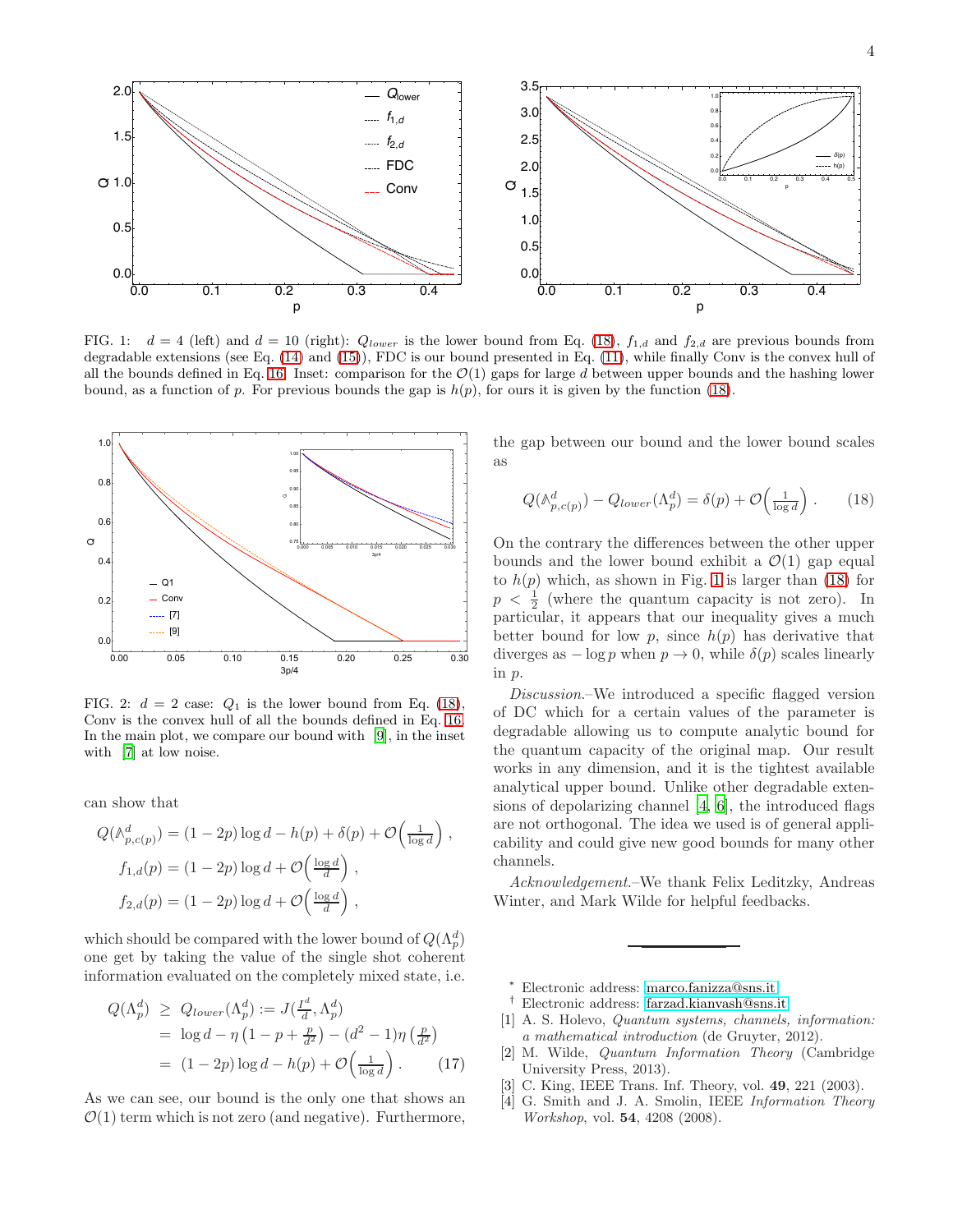- [6] Y. Ouyang, Quantum Information & Computation 14, 917 (2014).
- [7] D. Sutter, V. B. Scholz, A. Winter, and R. Renner, IEEE Trans. Inf. Th. 63, 7832 (2017).
- <span id="page-4-7"></span>[8] F. Leditzky, D. Leung, and G. Smith, Phys. Rev. Lett. 120, 160503 (2018).
- <span id="page-4-6"></span>[9] F. Leditzky, N. Datta, and G. Smith, IEEE Trans. Inf. Th. 64 4689 (2018).
- [10] C. Adami and N. J. Cerf, Phys. Rev. A 56, 3470 (1997).
- [11] N. J. Cerf, Phys. Rev. Lett. **84**, 4497 (2000).
- [12] E. M. Rains, Phys. Rev. A **60**, 179 (1999).
- [13] E. M. Rains, IEEE Trans. Inf. Theory 47, 2921 (2001).
- [14] D. P. DiVincenzo, P. W. Shor, and J. A. Smolin, Phys. Rev. A 57, 830 (1998).
- [15] G. Smith and J. A. Smolin, Phys. Rev. Lett. 98, 030501 (2007).
- <span id="page-4-0"></span>[16] J. Fern and K. B. Whaley, Phys. Rev. A 78, 062335 (2008).
- <span id="page-4-1"></span>[17] S. Lloyd, Phys. Rev. A 55, 1613 (1997).
- [18] P. Shor, *The quantum channel capacity and coherent information*. Lecture notes, MSRI Workshop on Quantum Computation (2002).
- [19] I. Devetak, IEEE Trans. Inf. Th. 51, 44 (2005).
- [20] M. Horodecki, P. Horodecki, and R. Horodecki, Phys.

Rev. A 60, 1888 (1999).

- <span id="page-4-2"></span>[21] H. Barnum, E. Knill, and M. A. Nielsen, IEEE Trans. Inf. Th. 46, 1317 (2000).
- <span id="page-4-3"></span>[22] C. Shannon, A mathematical theory of communication. The Bell System Technical Journal 27(1948).
- <span id="page-4-4"></span>[23] I. Devetak and P. W. Shor, Comm. Math. Phys. 256, 2 (2005).
- <span id="page-4-5"></span>[24] F. Leditzky, D. Leung, and G. Smith, Phys. Rev. Lett. 121, 160501 (2018).
- [25] C. H. Bennett, D. P. DiVincenzo, and J. A. Smolin Phys. Rev. Lett. 78, 3217 (1997).
- [26] D. Leung and J. Watrous, Quantum 1, 28 (2017).
- [27] A. S. Holevo, Problemy Peredachi Informatsii 9, 3 (1973).
- [28] B. Schumacher and M. D. Westmoreland. Phys. Rev. A 56, 131 (1997).
- [29] C. H. Bennett, *et al.* IEEE Trans. Inf. Th. 48, 2637 (2002).
- [30] H. Barnum, E. Knill, and M. A. Nielsen IEEE Trans. Inf. Th. 46, 1317 (2000).
- [31] J. Yard, P. Hayden, and I. Devetak IEEE Trans. Inf. Th. 54, 3091 (2008).
- <span id="page-4-8"></span>[32] D. Bruss, D.P. DiVincenzo, A. Ekert, C.A. Fuchs, C. Macchiavello, and J.A. Smolin, Phys. Rev. A 57, 2368 (1998).

## Explicit value of  $t(p, d, \sigma_0, \sigma_1)$

The fact that  $\wedge_p^d$  is covariant under  $SU(d)$  implies that the output von Neumann entropy associated with a generic input state is a constant  $t(p, d, \sigma_0, \sigma_1)$  that explicitly does not depend upon the specific value of  $|\psi\rangle$  but only upon the parameters that characterize the map, i.e. p,  $\sigma_0$ ,  $\sigma_1$  and d. A simple algebra permits us to explicit determine the value of  $t(p, d, \sigma_0, \sigma_1)$  obtaining

$$
t(p, d, \sigma_0, \sigma_1) := S(\mathbb{A}_p^d[|\psi\rangle \langle \psi|]) = S\left((1-p)|\psi\rangle \langle \psi| \otimes \sigma_0 + p\frac{I^d}{d} \otimes \sigma_1\right)
$$
  

$$
= h\left(\frac{d(1-p)+p}{d}\right) + \frac{p(d-1)}{d}\log(d-1) + \frac{d(1-p)+p}{d}S\left(\frac{(1-p)\sigma_0 + \frac{p}{d}\sigma_1}{d}\right) + \frac{p(d-1)}{d}S(\sigma_1),
$$
 (19)

where  $h(x) := -x \log x - (1-x) \log(1-x)$  is the binary entropy.

#### Classical capacities of the FDC

By convexity of the von Neumann entropy, it follows that

<span id="page-4-9"></span>
$$
\min_{\rho} S(\mathbb{A}_p^d[\rho]) = t(p, d, \sigma_0, \sigma_1). \tag{20}
$$

Using above observation we compute the Holevo capacity of the map  $C_1(\mathbb{A}_p^d)$ . Notice that for any ensemble  $\{p_i; \rho_i\}$ , one can create a larger ensemble  $\{p_i, dU; U \rho_i U^{\dagger}\}$ , where the state  $U \rho_i U^{\dagger}$  is extracted with probability density  $p_i dU$ , where  $dU$  is the Haar measure of  $SU(d)$ . By the concavity of the Holevo quantity it follows

$$
\chi(\{p_i; \mathbb{A}_p^d[\rho_i]\}) \le \chi(\{p_i, dU; \mathbb{A}_p^d[U\rho_i U^\dagger]\}) = \log d + S((1-p)\sigma_0 + p\sigma_1) - \sum_i p_i S(\mathbb{A}_p^d[\rho_i])\,,\tag{21}
$$

where we used the depolarizing identity  $\int dU U \rho U^{\dagger} = \frac{I^d}{d\sigma}$  $\frac{d}{d}$ .

We can now invoke [\(20\)](#page-4-9) to put an upper bound on  $\chi(\ell p_i, dU; \mathbb{A}_p^d[U \rho_i U^{\dagger}])$  by replacing all the  $S(\mathbb{A}_p^d[\rho_i])$  terms with the constant  $t(p, d, \sigma_0, \sigma_1)$ . The resulting quantity no longer depends on the input of the channel and provide an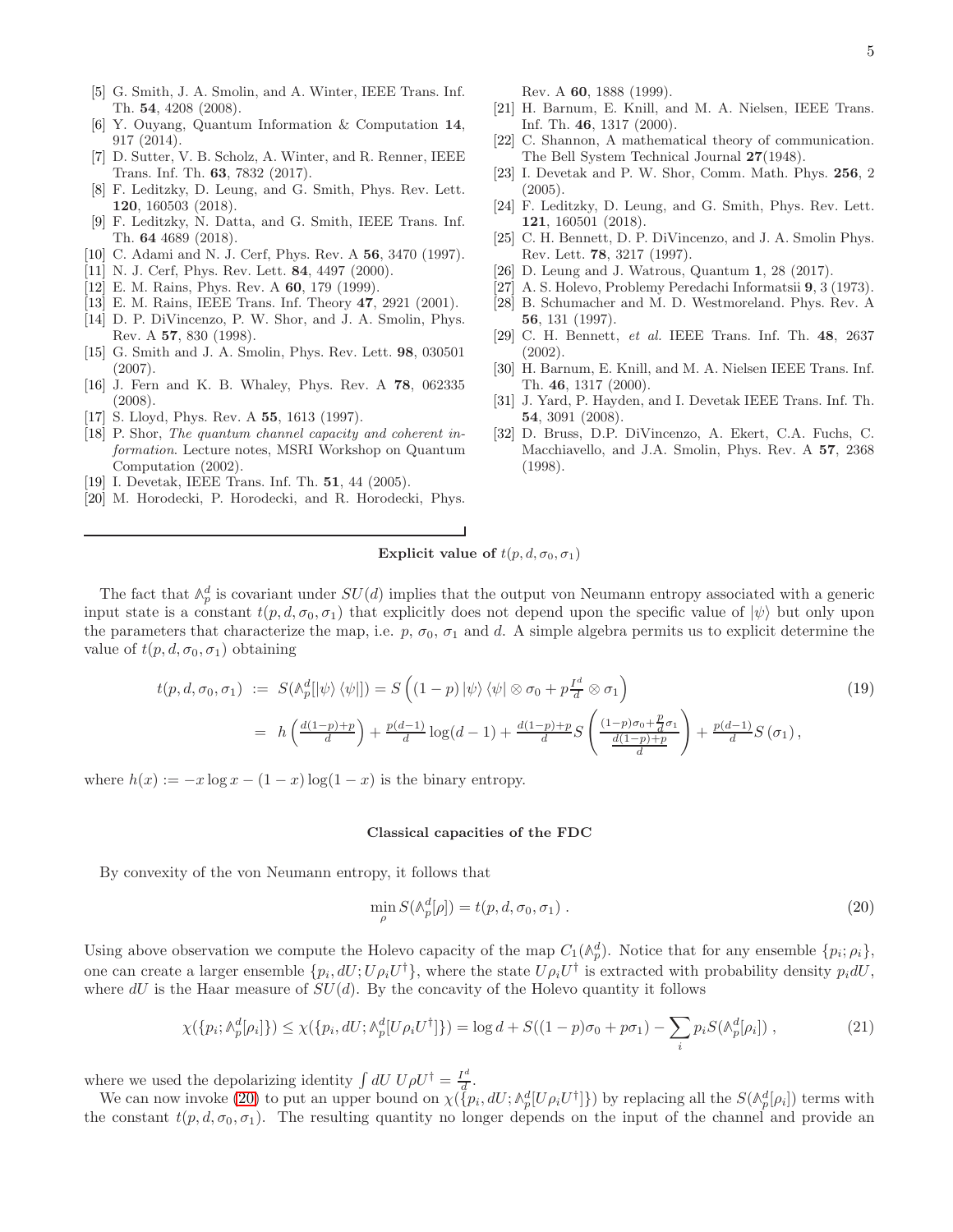achievable maximum for the Holevo information of the channel yielding the identity

$$
C_1(\mathbb{A}_p^d) = \log d + S((1-p)\sigma_0 + p\sigma_1) - t(p, d, \sigma_0, \sigma_1),
$$
\n(22)

(the achievability being granted e.g. by ensembles of the form  $\{dU; U|\psi\rangle\langle\psi|U^{\dagger}\}$ , with  $|\psi\rangle$  arbitrarily chosen).

To compute the entanglement assisted capacity of  $\mathbb{A}_p^d$ , we use the fact that the quantum mutual information of a channel is concave in  $\rho$  [1]. Exploiting this and the covariance of  $\mathbb{A}_p^d$  under  $SU(d)$  we can then write

$$
I\left(\frac{I^d}{d}, \mathbb{A}_p^d\right) = I\left(\int U\rho U^\dagger dU, \mathbb{A}_p^d\right) \ge \int I\left(U\rho U^\dagger, \mathbb{A}_p^d\right) dU = I(\rho, \mathbb{A}_p^d).
$$
\n(23)

Therefore, we can conclude that the state that maximizes the quantum mutual information is  $\frac{I}{d}$  and after some algebra we get

$$
C_E(\mathbb{A}_p^d) = I\left(\frac{I^d}{d}, \mathbb{A}_p^d\right) = 2\log d + S\left((1-p)\sigma_0 + p\sigma_1\right) - t(p, d^2, \sigma_0, \sigma_1),\tag{24}
$$

### Detailed analysis of degradability

To find complementary channel  $\tilde{\mathbb{A}}_{p,c}^d$  we should first write the Stinespring [1, 2] form of  $\mathbb{A}_{p,c}^d$  as it is discussed in Eq. [\(1\)](#page-1-3). For this purpose we add extra degree of freedom extending the environment Hilbert space to  $\mathcal{H}_E$  =  $\mathcal{H}_1 \otimes \mathcal{H}_2 \otimes \mathcal{H}_3 \otimes \mathcal{H}_4 \otimes \mathcal{H}_5$  where  $\mathcal{H}_1$ ,  $\mathcal{H}_2$  and  $\mathcal{H}_5$  are two dimensional, and  $\mathcal{H}_3$  and  $\mathcal{H}_4$  are d dimensional Hilbert spaces. Simple algebra can hence be used to verify that the Stinespring representation of the channel can be obtained through the following unitary interaction

$$
U_{AE} |\psi\rangle_A |0\rangle_1 |0\rangle_2 |\Phi^d\rangle_{3,4} |0\rangle_5 = \sqrt{1-p} |\psi\rangle_A |\sigma_0\rangle_{1,2} |\Phi^d\rangle_{3,4} |0\rangle_5 + \sqrt{p} |\Phi^d\rangle_{A,4} |e_1\rangle_1 |e_1\rangle_2 |\psi\rangle_3 |1\rangle_5 ,\qquad (25)
$$

where  $|0\rangle$ ,  $|1\rangle$  are two orthogonal states,  $|\Phi^d\rangle$  is a maximally entangled state in dimension d, and  $|\sigma_0\rangle_{1,2}$  is a purifications of  $\sigma_0$ , and the trace in Eq. [\(1\)](#page-1-3) is on labels 2,3,4,5 (see the next section in the SM for the details). To find the complementary channel instead of taking trace over states 2,3,4,5 we should take trace over states A,1. Carrying out the calculation we get

$$
\tilde{\mathbb{A}}_{p,c}^{d}(|\psi\rangle\langle\psi|) = (1-p)\sigma_{02} \otimes |\Phi^{d}\rangle\langle\Phi^{d}|_{3,4} \otimes |0\rangle\langle0|_{5} + p|e_{1}\rangle\langle e_{1}|_{2} \otimes |\psi\rangle\langle\psi|_{3} \otimes \frac{I_{4}^{d}}{d} \otimes |1\rangle\langle1|_{5} \n+ \sqrt{p(1-p)} \Big[c \operatorname{tr}_{A}(|\psi\rangle_{A}|\Phi^{d}\rangle_{3,4}|0\rangle_{5}\langle\Phi^{d}|_{A,4}\langle\psi|_{3}\langle1|_{5}\rangle + h.c.\Big] \otimes |e_{1}\rangle\langle e_{1}|_{2}.
$$
\n(26)

We now look for the existence of a degrading CPTP channel  $W_{p,c}$  connecting  $\mathbb{A}_{p,c}^d$  and  $\tilde{\mathbb{A}}_{p,c}^d$ , i.e. satisfying the condition  $W_{p,c} \circ \mathbb{A}_{p,c}^d = \tilde{\mathbb{A}}_{p,c}^d$  or explicitly

<span id="page-5-1"></span><span id="page-5-0"></span>
$$
(1-p)W_{p,c}(\rho\otimes\sigma_{01})+\frac{p}{d}W_{p,c}(I^d\otimes|e_1\rangle\langle e_1|_1)=\tilde{\mathbb{A}}_{p,c}^d(\rho).
$$
\n(27)

As a suitable candidate for  $W_{p,c}$  we consider a two-step process which first performs a measurement on system 1 that then triggers an action on A. Specifically for the measurement we assume an orthogonal projection in the basis  $|e_1\rangle$ and  $|e_1^{\perp}\rangle$ . For the action on A instead we assume that if the measurement outcome is  $|e_1\rangle$  we will prepare whatever state was left on A into the fixed state  $\left|e_{1}^{\perp}\right\rangle\left\langle e_{1}^{\perp}\right|_{2}\otimes\left|\Phi^{d}\right\rangle\left\langle \Phi^{d}\right|_{3,4}\otimes\left|0\right\rangle\left\langle 0\right|_{5}$ ; on the contrary, if the result is  $\left|e_{1}^{\perp}\right\rangle$  we operate on A with a channel of the form  $\tilde{\mathbb{A}}_{q,c'}^d$  with properly selected parameters q, c'. With this choice, the resulting mapping  $W_{p,c}$  on  $\rho_{A,1}$  is hence given by

$$
W_{p,c}(\rho_{A,1}) := \langle e_1 | \operatorname{tr}_A(\rho_{A,1}) | e_1 \rangle | e_1^{\perp} \rangle \langle e_1^{\perp} |_2 \otimes | \Phi^d \rangle \langle \Phi^d |_{3,4} \otimes | 0 \rangle \langle 0 |_5 + \langle e_1^{\perp} | \operatorname{tr}_A(\rho_{A,1}) | e_1^{\perp} \rangle \tilde{\mathbb{A}}_{q,c'}^d(\operatorname{tr}_1(\rho_{A,1})) . \tag{28}
$$

With this choice the condition [\(27\)](#page-5-0) becomes

$$
(1-p)\left[c^2\left|e_1^{\perp}\right\rangle\left\langle e_1^{\perp}\right|_2 \otimes \left|\Phi^d\right\rangle\left\langle\Phi^d\right|_{3,4} \otimes \left|0\right\rangle\left\langle 0\right|_5 + (1-c^2)\tilde{\mathbb{A}}^d_{q,c'}(\rho_A)\right] + p\left|e_1^{\perp}\right\rangle\left\langle e_1^{\perp}\right|_2 \otimes \left|\Phi^d\right\rangle\left\langle\Phi^d\right|_{3,4} \otimes \left|0\right\rangle\left\langle 0\right|_5 = \tilde{\mathbb{A}}^d_{p,c}(\rho_A) \,. \tag{29}
$$

which can be satisfied if it is possible to find  $q, c' \in [0, 1]$  such that

$$
q = \frac{p}{(1-p)(1-c^2)}, \qquad c'^2 = \frac{c^2(1-p)}{1-2p-c^2+pc^2} \,. \tag{30}
$$

Doing simple algebra reveals that this is the case for all those cases where the following inequality holds,

$$
c \le \sqrt{\frac{1-2p}{2-2p}} \tag{31}
$$

Under this condition the channel  $\mathbb{A}_{p,c}^d$  is degradable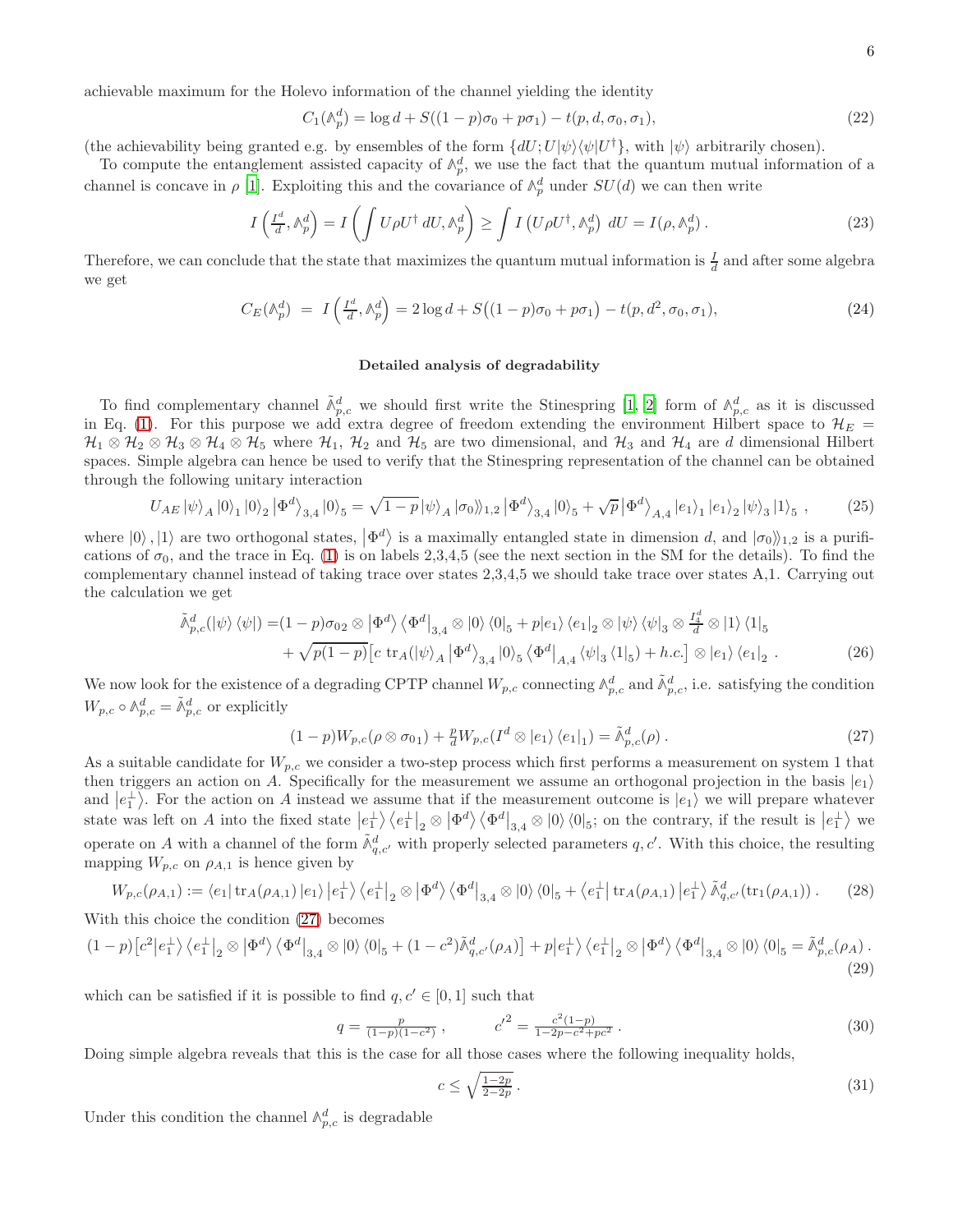### Stinespring representation and complementary channel

Here we show that the mapping

<span id="page-6-0"></span>
$$
U_{AE} |\psi\rangle_A |0\rangle_1 |0\rangle_2 | \Phi^d\rangle_{3,4} |0\rangle_5 = \sqrt{1-p} |\psi\rangle_A |\sigma_0\rangle_{1,2} | \Phi^d\rangle_{3,4} |0\rangle_5 + \sqrt{p} | \Phi^d\rangle_{A,4} | \sigma_1\rangle_{1,2} | \psi\rangle_3 |1\rangle_5 ,\qquad (32)
$$

provides a Stinespring representation of the channel  $\Lambda_{p,\sigma_0,\sigma_1}^d$ . For this purpose we first notice that [\(32\)](#page-6-0) identifies a unitary transformation because in the domain where we have defined it does preserve the scalar product: indeed introducing the compact notation  $|\psi, e\rangle_{AE} := |\psi\rangle_A |0\rangle_1 |0\rangle_2 |\Phi^d\rangle_{3,4} |0\rangle_5$  we have

$$
_{AE} \langle \phi, e | U_{AE}^{\dagger} U_{AE} | \psi, e \rangle_{AE} = (1 - p) \, A \langle \phi | \psi \rangle_{A} + p \, \, \, \langle \phi | \psi \rangle_{3} = A \langle \phi | \psi \rangle_{A} =_{AE} \langle \phi, e | \psi, e \rangle_{AE} \,. \tag{33}
$$

Next we notice that by tracing over  $2, 3, 4, 5$  we get

$$
\operatorname{tr}^{(A1)}\left[U_{AE}\left|\psi,e\right\rangle_{AE}\left\langle\psi,e\right|U_{AE}^{\dagger}\right] = (1-p)\left|\psi\right\rangle_A\left\langle\psi\right|\otimes\sigma_0 + p\frac{I^d}{d}\otimes\sigma_1 = \Lambda_{p,\sigma_0,\sigma_1}^d(\left|\psi\right\rangle_A\left\langle\psi\right|)\,,\tag{34}
$$

for all possible input state  $|\psi\rangle_A$  (here  $\text{tr}^{(A1)}$  indicates that we are taking the partial trace with respect to all degree of freedom of the system but  $A$ , 1).

From the above definition we now show that Eq. [\(26\)](#page-5-1) is the complementary channel [\(2\)](#page-1-4) of  $\mathbb{A}_{p,c}^d$ , i.e. that the following identity holds true

$$
\tilde{\mathbb{A}}_{p,c}^d[\rho] = \text{tr}_{A1} \left[ U_{AE}(\rho \otimes |e\rangle \langle e|_E) U_{AE}^\dagger \right],\tag{35}
$$

for all input states  $\rho$  (here tr<sub>A1</sub> indicates that the trace is taken on A and 1). Without loss of generality we can always focus on pure input states. Under this condition the right side of the previous expression yields

$$
U_{AE} \left( |\psi\rangle_A \langle \psi| \otimes |e\rangle \langle e|_E \right) U_{AE}^\dagger = (1 - p) |\psi\rangle \langle \psi|_A \otimes |\sigma_0\rangle \langle |\sigma_0|_{1,2} \otimes |\Phi^d\rangle \langle \Phi^d|_{3,4} \otimes |0\rangle \langle 0|_5 \tag{36}
$$

$$
+ p \left| \Phi^d \right\rangle \left\langle \Phi^d \right|_{A,4} \otimes \left| e_1 \right\rangle \left\langle e_1 \right|_1 \otimes \left| e_1 \right\rangle \left\langle e_1 \right|_2 \otimes \left| \psi \right\rangle \left\langle \psi \right|_3 \otimes \left| 1 \right\rangle \left\langle 1 \right|_5 \tag{37}
$$

$$
+\sqrt{p(1-p)}\left|\psi\right\rangle_A\left|\Phi^d\right\rangle_{3,4}\left\langle\Phi^d\right|_{A,4}\left\langle\psi\right|_3\otimes\left|\sigma_0\right\rangle_{1,2}\left\langle e_1\right|_1\left\langle e_1\right|_2\otimes\left|0\right\rangle\left\langle 0\right|_5+h.c.\tag{38}
$$

Given that  $|\sigma_0\rangle\!\rangle_{1,2} = c |e_1\rangle |e_1\rangle_{1,2} + \sqrt{1-c^2} |e_1|\rangle |e_1|\rangle_{1,2}$  we can take trace over 2, 3, 4, 5 and get

$$
\tilde{\mathbb{A}}_{p,c}^{d}(|\psi\rangle_{A}\langle\psi|) = (1-p)\sigma_{02} \otimes |\Phi^{d}\rangle \langle\Phi^{d}|_{3,4} \otimes |0\rangle \langle0|_{5} + p|e_{1}\rangle \langle e_{1}|_{2} \otimes |\psi\rangle \langle\psi|_{3} \otimes \frac{I_{4}^{d}}{2} \otimes |1\rangle \langle1|_{5}
$$
\n(39)

$$
+\sqrt{p(1-p)}\left[c\,\operatorname{tr}_A(|\psi\rangle_A|\Phi^d\rangle_{3,4}|0\rangle_5\left\langle\Phi^d\right|_{A,4}\left\langle\psi|_3\left\langle1\right|_5\right\rangle+h.c.\right]\otimes|e_1\rangle\left\langle e_1\right|_2.\tag{40}
$$

### Pure flags expansion

The condition for degradability for the pure flags are similar to the case where the flags are mixed but diagonal. In this scenario the channel explicitly writes as

<span id="page-6-1"></span>
$$
\mathcal{N}_{p,c}^{\prime d}[\cdots] = (1-p)[\cdots] \otimes |e_0\rangle \langle e_0| + p\frac{I^d}{d} \otimes |e_1\rangle \langle e_1| \tag{41}
$$

where the parameter c refers now to the overlap  $c := \langle e_1 | e_0 \rangle$ . Notice that the phase in c is not important in studying the degradability of  $\Lambda_{p,c}^{\prime d}$  since the phase in c can be set to zero by acting with a unitary transformation after the action of the channel [\(41\)](#page-6-1): accordingly in the following we shall assume c to be real without loss of generality.

To find complementary channel  $\mathbb{A}_{p,c}^{d}$  we should first write the Stinespring form of this transformation. The Hilbert space of the environment is decomposed as  $\mathcal{H}_E = \mathcal{H}_1 \otimes \mathcal{H}_2 \otimes \mathcal{H}_3 \otimes \mathcal{H}_4$  where  $\mathcal{H}_1$  and  $\mathcal{H}_4$  are two dimensional, and  $\mathcal{H}_2$ and  $H_3$  are  $d$  dimensional Hilbert spaces. The unitary interaction between system and environment acts as following

$$
U'_{AE} |\psi\rangle_A |0\rangle_1 |\Phi^d\rangle_{2,3} |0\rangle_4 = \sqrt{1-p} |\psi\rangle_A |e_0\rangle_1 |\Phi^d\rangle_{2,3} |0\rangle_4 + \sqrt{p} |\Phi^d\rangle_{A,3} |e_1\rangle_1 |\psi\rangle_2 |1\rangle_4 , \qquad (42)
$$

where  $|0\rangle$ ,  $|1\rangle$  are two orthogonal states,  $|\Phi^d\rangle$  is a maximally entangled states in dimension d,  $|e\rangle_E = |0\rangle_1 |\Phi^d\rangle_{2,3} |0\rangle_4$ , and the trace in Eq. [\(1\)](#page-1-3) here is on states 2,3,4. Doing simple calculation we can show that this is a Stinespring